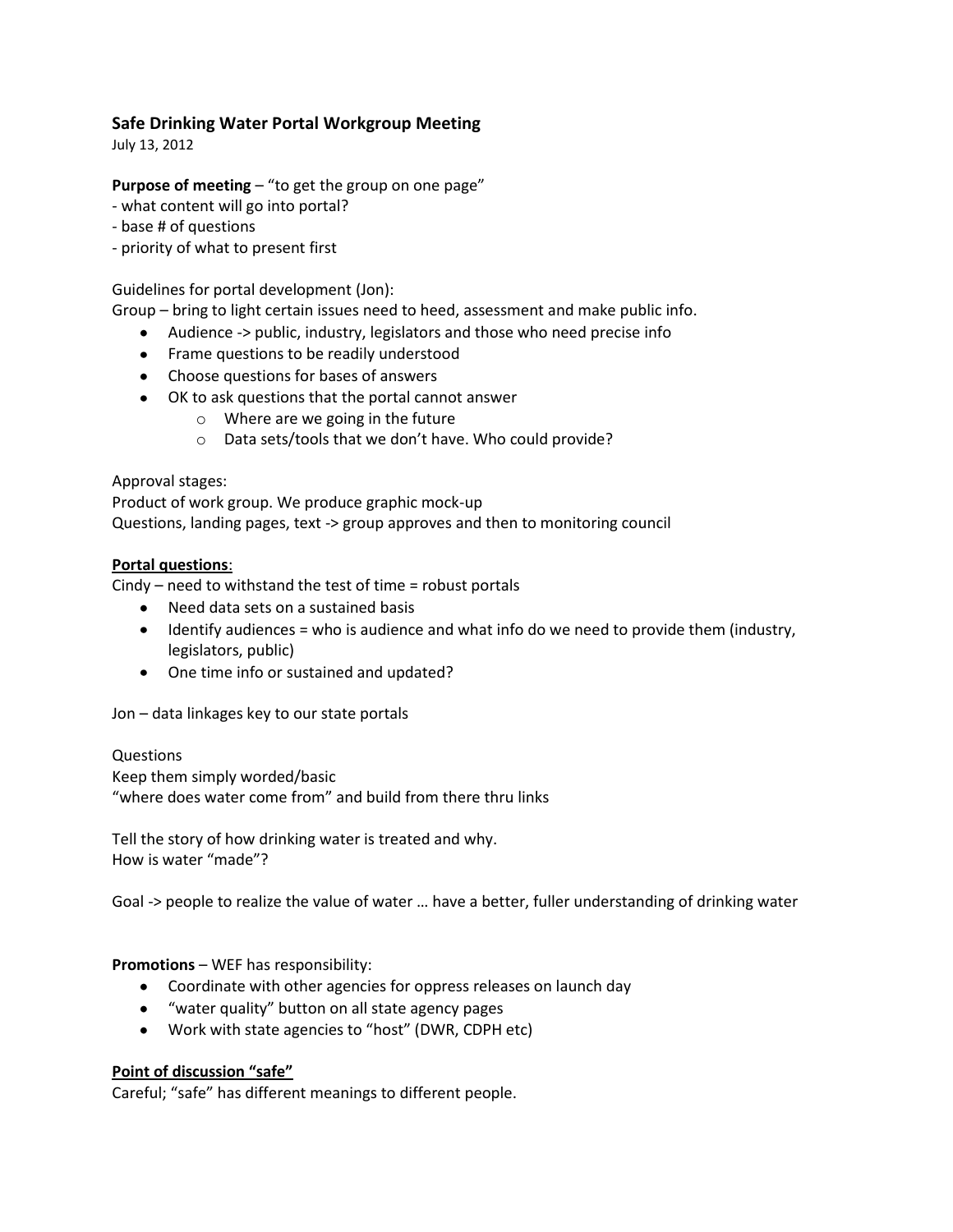What do we mean when we say "safe"? - meets standards – state terms

We need to state definition up front. Explain different meanings – not one definition

Dave (ACWA) Perceived risk – hugely philosophical and not much about science. Don't want portal to become "prisoner of philosophical battle." Is it safe to drive to work? Perspective about the term.

Different types of water – untreated springs, aquifer, gw and sw State Water Board – section "what do I do if i'm on a pvt well?" Group homework – what data sets available? Sustained/updated Broad description – deadline on Monday July 23 Videos, graphics attractive

#### **Next Steps:**

Project Plans – Technical -> Larry and Jon Business -> WEF activities (content and functionality) Subcomponent = who doing what with milestones promotions

Agency Mandates "maintain info for public" – ties \$\$ into biz plan

Operational plan: Group members will need to write their sections set on instructions back to manager (Cindy) about what involved

Biz Plan: Creation of a project business plan with timeline, benchmarks and milestones - WEF

Other: We need our own logo! David – need professional buy-in Jon - public transparency / lyris Chris – members of sac water works assn. Peer group/focus group to give input Cindy – will draft a charter

#### **Questions**

Beth to send questions out to group to see what data sets are available – let's get the "low hanging fruit" Move from simple -> complex Complex tough and maybe not in Phase 1 … except for geotracker gamma – priority Gw – pvt wells

Top 10 questions that came out of our brainstorming session.

- 1. Is my tap water safe to drink?
- 2. How is my water made safe?